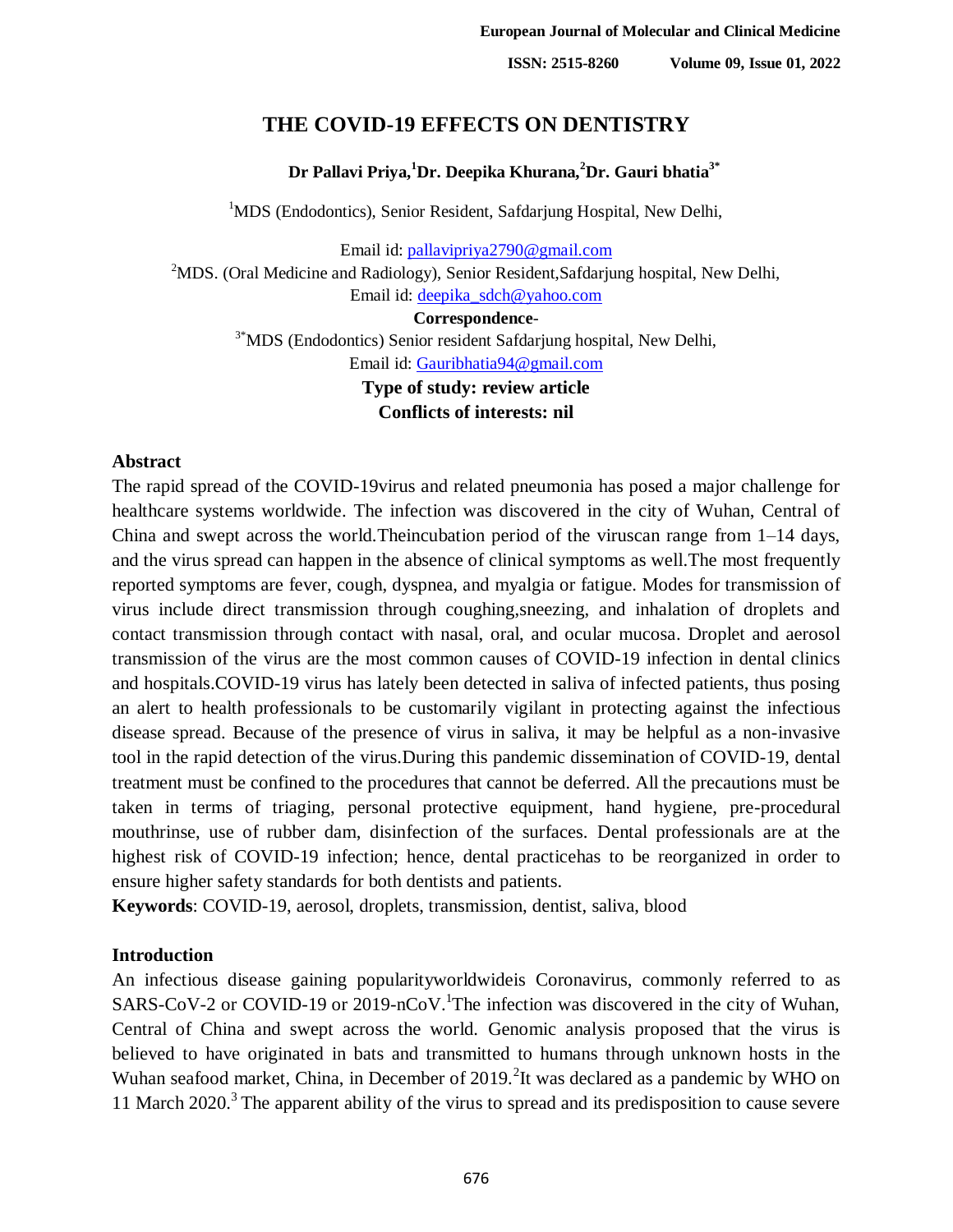disease in immune-compromised and older adults makes it one of the most troublesome viruses in the world.<sup>3</sup>It is widely renownedto mutate and recombine and the genomic sequence of coronavirus has changed since reported, hence the virulence of the virus has been enhanced.<sup>4</sup>The virus belongs to a subfamily of Orthocoronavirinae from the family of Coronaviridae and is a single stranded RNA virus. $5$ 

Theincubation period of the virus has been projected tobe 1–14 days, and it is reported that virus spread can happen in the absence of clinical symptoms. <sup>6</sup>The most frequently reported symptoms are fever, cough, dyspnea, and myalgia or fatigue.Although there might also be involvement of the gastrointestinal, cardiovascular, oto-laryngeal, nervous, system presenting with nausea and vomiting; acute coronary syndrome, arthralgia, headache; anosmia/ hyposmia; dizziness, encephalopathy, encephalitis, stroke, epileptic seizures; chilblains, erythematous exanthema, livedoreticularis, cutaneous vasculitis, acute urticaria; conjunctival hyperemia, chemosis, epiphora and increased secretions.<sup>7</sup>

#### **Transmission subtleties**

The two majormeans known for transmission of virus include direct transmission through coughing,sneezing, and inhalation of droplets and contact transmission through contact with nasal, oral, and ocular mucosa. <sup>8</sup>COVID-19 being a respiratory virusinfects the respiratory tract and is released through respiration. Droplets are produced on passage of air over a coating of fluid in the respiratory tract. Virus particles by virtue of those droplets are released on talking, coughing, sneezing or exhaling. Respiratory droplets are > 5-10 μm in diameter and transmission from the same occurs when an individualcomes in contact with a contaminated surface or gets trapped in the spray zone of an infected patient. Aerosols are droplets are  $\leq$  5  $\mu$ m in diameter; remain suspended for prolongedperiods of time and frequentlyhoverlong distances before evaporating, may serve as a potent contributor to transmission.<sup>9</sup>

Dental set up perpetually carries the risk of infection due to the nature of its procedures, entailing communication with patients by face to face contact; frequent exposure to saliva, blood, and other body fluids and the handling of sharp instruments.

Aerosol spread: Dentistry involves the use of rotary instruments, like handpieceswhich use highspeed gas to coerce the turbine to rotate at high speed and work with running water; airway syringes or ultrasonicscalers. These are knownto producean observable spray that comprise of droplets of water, saliva, blood, microorganisms, etc.<sup>10</sup>Excessive heat is created with the use of high-speed dental hand pieces, which could damage dental tissue and lead to pathological changes to the dental pulp. Hence, to thwartthe same, it is recommended to use a water coolant while performing all kind of dental procedures.<sup>11</sup>Droplet and aerosol transmission of the virus are the most common causes of COVID-19 infection in dental clinics and hospitals, as the generation of the same is unavoidable during various procedures. These particles are tiny enough to remain suspended in air for a prolonged period before settling on surfaces or entering the respiratory tract.<sup>12</sup>Inescapably, healthcare workers are in close contact with infected patients.

Contact spread: Close contact with fluids like water, saliva, blood; contaminated dental tools; patient equipment or surfaces makes a potentialroute for the spread of viruses. The aerosol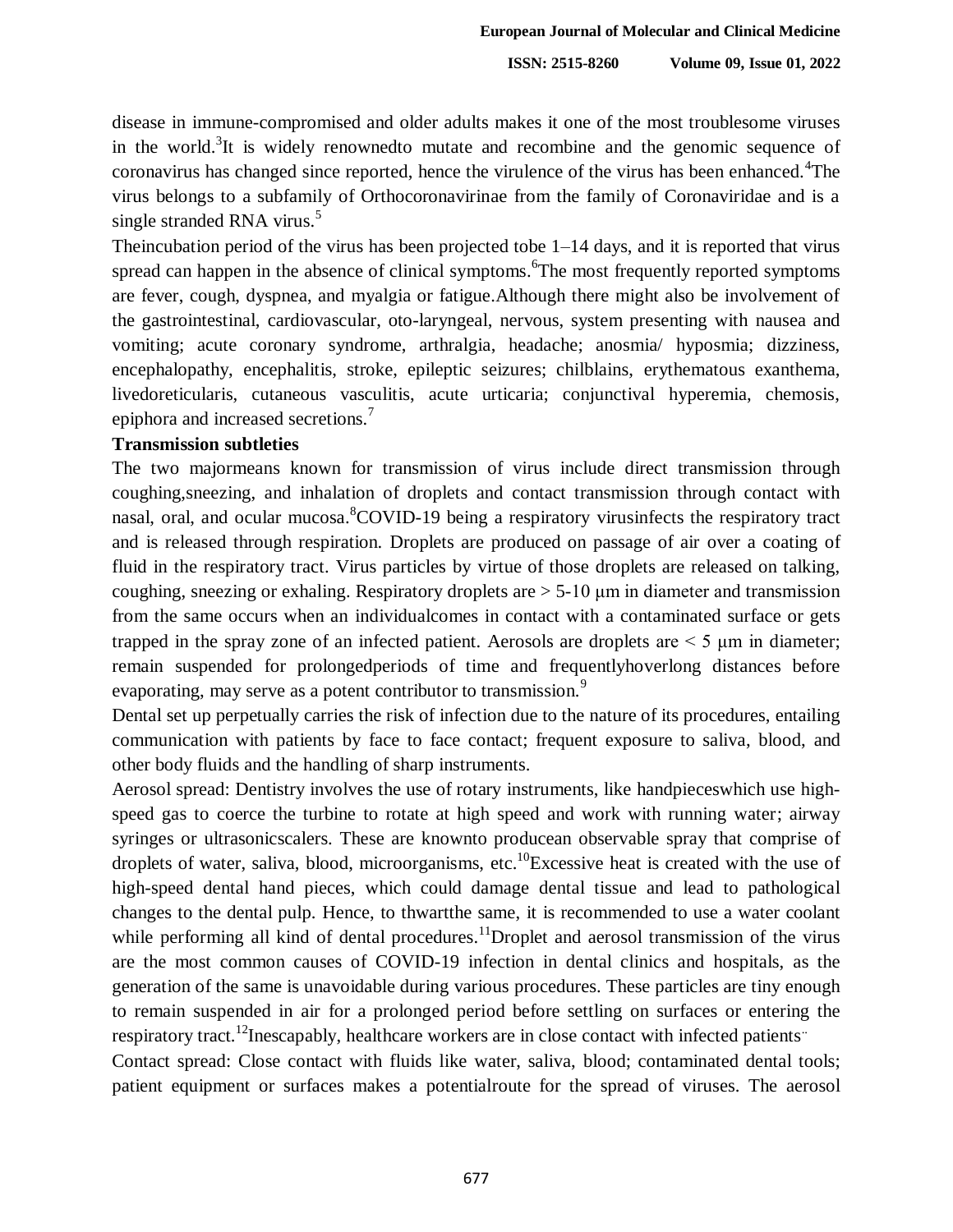generated form an infected individual propels a short distance by talking and coughing and may come in contact with conjunctival, nasal, or oral mucosa of the dental personnel.<sup>13</sup>Because of the presence of high number of asymptomatic carriers, all patients should be assumed to be infective. Spread via fomites:Fomites are objects/ surfaces that tend to get contaminated with pathogens and serve as a medium for the spread infection. These become contaminated by direct contact withbody secretions or aerosols generated throughdental procedures or during talking, coughing or sneezing.<sup>14</sup> Droplets and aerosols derived from dental procedures tend tocontaminate the whole surface in dental offices. The viruscan remain infectious on surfaces like metal, stainless steel, plastic or glass from 2 hours to up to 9 days at room temperature.<sup>15</sup>The mostsignificantworry in dental clinics is thetransmission of virusby way of droplets and aerosol asregardless of all of the safety measures, it is unattainable to trim downthe droplet and aerosol generation tozero.

#### **Diagnosis**

The diagnosis of COVID infection can be entailed on the basis of history of stay or visit to an infected area within a time frame of 2 weeks; clinical features; laboratory investigations (realtime reverse transcription-PCR assays, nucleic acid amplification testing, serologic or rapid antibody tests); CT findings (representing bilateral pneumonia with ground-glass opacity and bilateral patchy shadows as the most distinctive patterns.<sup>16</sup>

#### **Saliva as a potential COVID-19 reservoir**

COVID-19 virus has lately been detected in saliva of infected patients, thus posing an alert to health professionals to be customarily vigilant in protecting against the infectious disease spread.<sup>17</sup>The virus can exist in saliva due to the following reasons; entering the oral cavity from the respiratory tract by regular exchange of liquid droplets between these organs, virus present in the blood may enter the oral cavity through crevicular fluid, infection of the salivary glands with consequent release of particles into saliva through salivary ducts.<sup>18</sup>

It has been reported that ACE2 is the chief host cell receptor playing a vital role in the entry of virus into the cell to cause the final infection, the RBD on the spike protein binds to angiotensinconverting enzyme-2 receptor. This ACE 2 enzyme receptor a terminal carboxypeptidase, is present abundantly in therespiratory tract, epithelial cells present of the salivary glands along with heart, kidneys, and gastrointestinal tract.<sup>19</sup>

Because of the presence of virus in saliva, it may be helpful as a non-invasive tool in the rapid detection of the virus.Nasopharyngeal and oropharyngeal swabs are the suggested specimen types for detection of the virus, however, the collection by these methods requires close contact with infected patients and pretense a risk of transmission; causes discomfort. Saliva specimens can be obtained by instructing the patient to spit into a sterile bottle. Apart from being noninvasive, saliva has a sensitivity rate of greater than 90% and salivary diagnostics alsosignificantlydiminish the exposure of healthcare workers to the virus.<sup>20</sup>

#### **Patient Management and Infection Control**

During this pandemic dissemination of COVID-19, dental treatment must be confined to the procedures that cannot be deferred.There should not be more than 1 patient in the waiting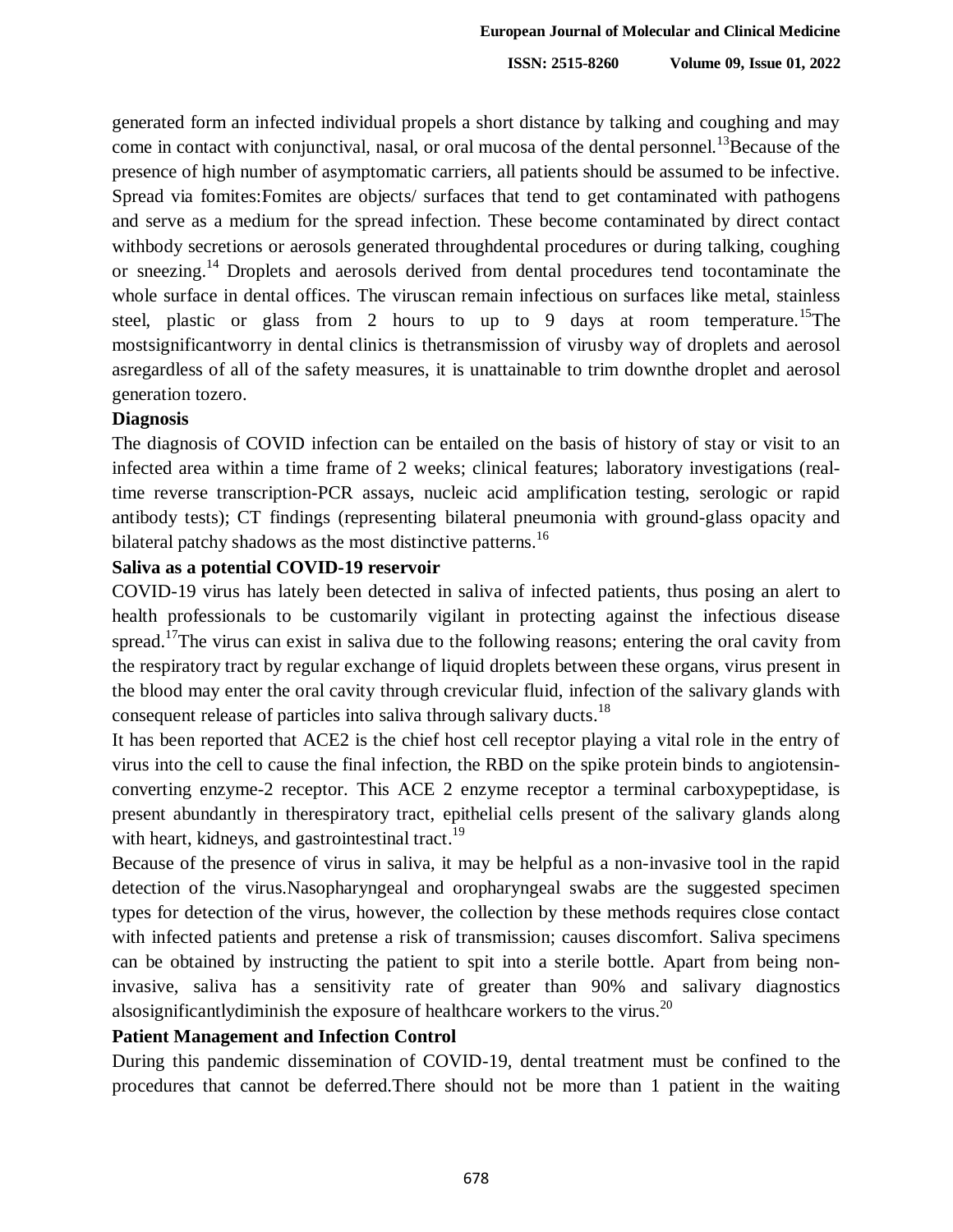room.The procedures involving the use of high speed hand-pieces and ultrasonic devices should be avoided as these are involved in intense production of aerosol and droplets, only emergency treatment should be rendered.<sup>21</sup>

#### **Triaging**

Preliminary screening by means of telephonic conversation with the patient can be performed before scheduling the appointments to identify the suspected or COVID-19 carriers and to define the real need for emergency treatment (excruciating or acute pain, pulpal/ periapical lesions, dental abscess, cellulitis or trauma). Patients should be enquired about history of any exposure to a person with known or suspected COVID-19 infection; any travel history in past one month to highly epidemic areas and presence of any symptoms such as fever or cough. Presence of any of the above mentioned, the elective dental treatmentmust be deferred for at least 2 weeks.Patient with a positive history of contact orsymptoms should be reported to the sanitary authorities, to rapidlyenforce quarantine or hospitalization depending on the severity.<sup>22,23</sup>

During the visit to the clinic, data compilation on the telephonic history should be repeated, patients should be made to fill out a comprehensive medical history form along with COVID-19 screening questionnaire, andbody temperature should be monitored with the help of a contactless infrared thermometer. If body temperature is  $>37.5$  °C, treatment should be postponed. It is important to apply the same measures to people accompanying the patient. Limited staff should be present in the operating room and there should be adequate ventilation.

#### **Mouth Rinse**

A pre-procedural mouthrinse is one of the most proficient ways to reduce the microbial load of the oral cavity fluids. The efficacy of chlorhexidine as a pre-procedural mouthrinse in combating the virus is questionable. As per a meta-analytical studyconducted by Marui, pre-procedural mouthrinse comprising of chlorhexidine, cetylpyridinium chloride, and essential oils can cause a mean reduction of 68.4% colony-forming units in dental aerosols. It has been reported that mouth rinsescontaining oxidative agents like 1% hydrogen peroxide or 0.2% povidone-iodine arerecommended.Povidoneiodine solution has demonstrated 99.99% activity against enveloped and non-envelopedviruses such as influenza, Ebola, MERS and SARS coronavirus, and it has strong bactericidal properties against pathogens, causing oral and respiratory tract infections.<sup>24,25</sup>

## **Hand Hygiene**

According to WHO, hand hygiene involves using an alcohol based hand rub or washing hands with water and soap atleast for 20 seconds especially if the hands are soiled with dirt, blood or body fluids. Adequate hand hygiene should be practiced prior to and after touching the patient and after having contact with any body fluid or touching any of the tainted surfaces.<sup>26</sup> Frequent hand washing may result in skin damage; it has been reported that damage to the skinpromotes the entry of virus as ACE2 receptors are also present in abundance in the basal layer of the epidermis, and hairfollicles and eccrine glands. Hand washing must be accompanied by application of moisturizers on intactskin along with the use of gloves and alcoholic hand rubs to prevent skin drying. $27$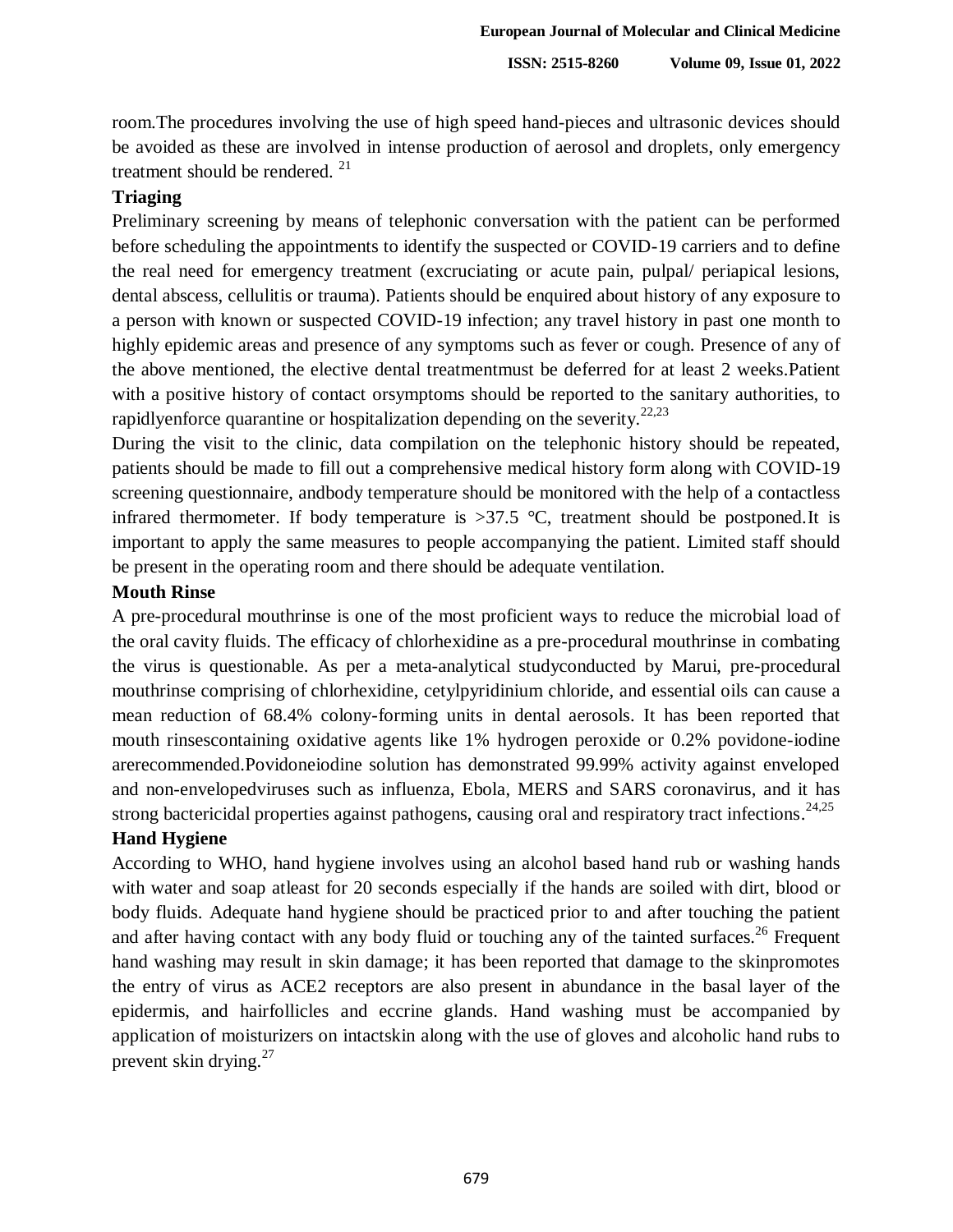### **Personal Protective Equipment**

Dental Health Care Professionalsmust wear a surgical mask; protective glasses; face shields; a gown and gloves during the procedures as the spread of oral microorganisms mainly moves towards the face, especially in eyes and around the nose, especially when the procedure is liable to create spattering of blood or other body fluids.<sup>28</sup>

Surgical Mask: Masks recommended by WHO for use during the dental procedures are respirators. These are well-fitted masks that guard one from inhalation of aerosol, commonly available as N95 or P2 respirators. N95 respirators have been projected to give enhanced safety against viruses in health care workers than the surgical masks especially in aerosol generating procedures and have a 95% particle filtering efficiency for a median particle size of 0.3 µm.The masks should not be touched once put on and hand hygiene must be followed after their removal.<sup>29</sup>

Protective glasses: Dentists must wear eye protection when treating the patients as aerosol generating procedures tends to spatter the droplets near or into the eyes. Personal eye glasses/ contact lenses do not provide sufficient protection to the eye from virus transmission. Reusable eye protectors should be cleaned and disinfected before reuse according to the producers' instructions. 30

Face shields: Face shields are used as a shelter for the facial area from airborne body fluids like blood, saliva, bronchial secretions, etc.expelled as a result of a wide array of dental procedures.For appropraite protection, the shield should extend underneath the chin inferiorly, to the ears laterally, and there should be no gap between the forehead and the shield's headpiece.Face shields are comfortable, protect the viral entry and prevent the health professional from touching their face, thereby reducing the probability of autoinoculation.These can be reused and can be cleaned with soap and water or disinfectants.<sup>31</sup>

Gowns: In healthcare settings, a cotton gown should be worn with a supplementarydisposable plastic apron interchangeable between patients. It must fit snugly and should not be touched or worn outside the operateries. Gowns can be reusable or disposable; reusable gowns should be put in a plastic bag before being placed in the laundry container and can be washed and disinfected, in a washing machine with warm water (60–90°C) and laundry detergent. Disposable gowns should be discarded in to general or clinical waste according to usual practices.<sup>32</sup>

Gloves: Medical gloves are disposable; patient examination gloves and surgeon's gloves. These provide broad barrier protection and are used by dental or medical personnel to prevent the spread of infection during examination or procedures. After performing adequate hand hygiene, clean non‐sterile gloves should be donned upon entry into a healthcare setting. After the removal, the hand hygiene should be performed immediately.<sup>33</sup>

### **Rubber dam isolation**

Rubber dam is one of the most effective tools in attaining adequate moisture control and reducing contamination from the oral cavity.It effectively reduces the generation of droplets and aerosol contaminated with patient saliva and/or blood by 70% within 3-foot diameter of the field. The use of rubber dam must be advocated used during endodontic treatment, pediatric and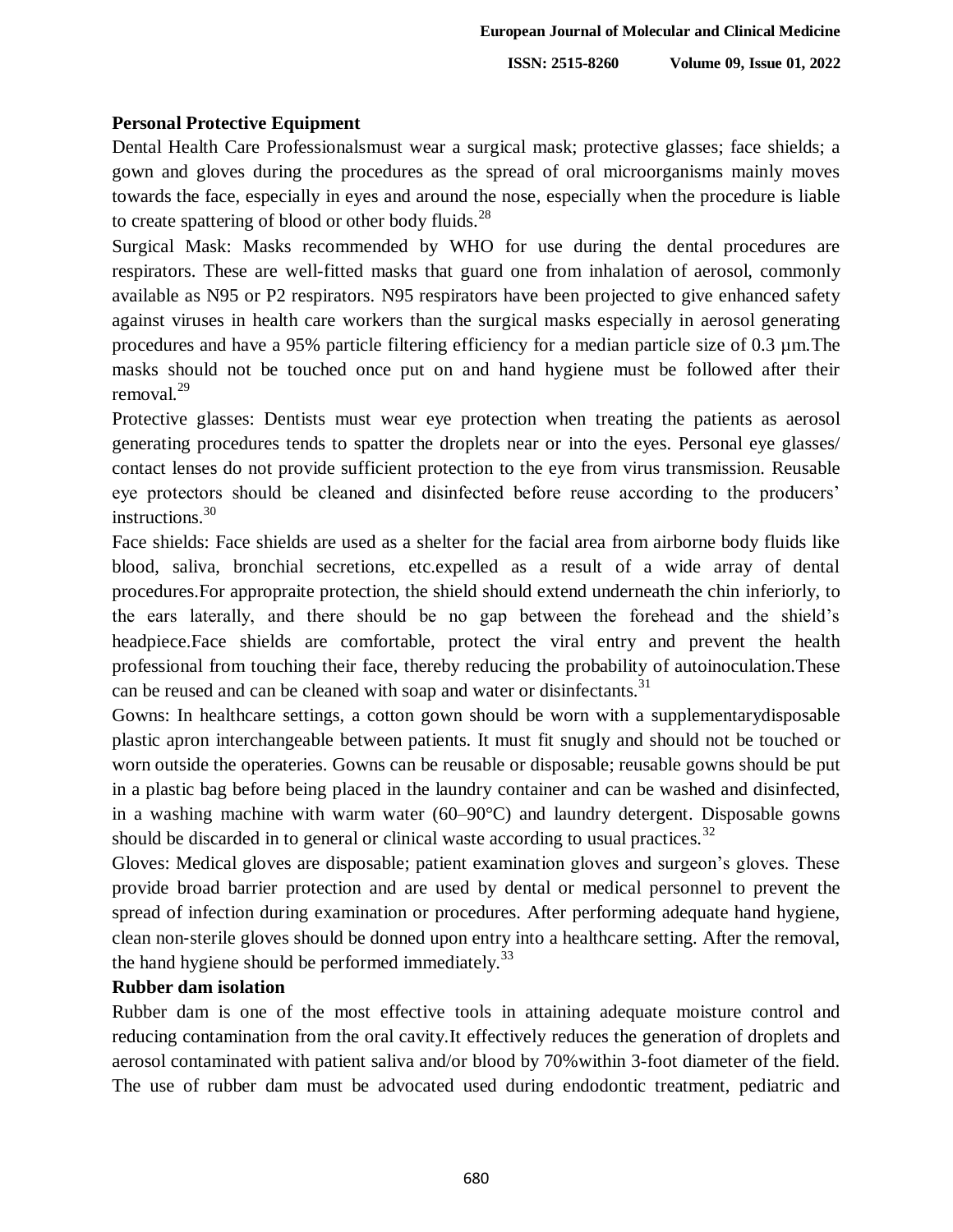restorative dentistry or procedures that necessitate the use of high-speed handpieces and ultrasonic instruments. In addition to the use of rubber dam, high-volume suctionis required for maximum prevention of aerosol and spatter from spreading and further minimizing the risk of contamination.Whenthe use of rubber dam is not practicable, manual instruments such as excavators and hand scalersare preferred to keep aerosol generation at a negligible level.<sup>34, 35</sup>

#### **Anti-retraction handpiece**

The high-speed dental handpiece without anti-retraction valves may push out the debris and fluids during the dental procedures and as a result, oral flora includingbacteria and viruses may infect the air and water tubes within the dental unit become a potent cause of crossinfection.Anti-retraction dental handpiece with specially designed anti-retraction valves or other anti-reflux designs is robustlysuggested as an extra preventive measure for cross-infection during COVID-19 outbreak. 36

#### **Disinfection**

Coronavirus is susceptible to disinfectants like sodium hypochlorite 0.1% (1 g/L), 0.5% hydrogen peroxide, 62–71% ethanol, and phenolic and quaternary ammonium compounds. It has been reported that biocidal agents such as 0.05–0.2% benzalkonium chloride or 0.02% chlorhexidine digluconate have a lower efficiency.It is critical that the dental auxiliary staff follow a strict disinfection protocol; all surfaces must be sanitized to the highest standard including door handles, chairs, desks, touch screens and monitors.

#### **Medical Waste Management**

The clinical (dental or medical) waste should be transported to a safe temporary storage area. The reusable instruments and equipments must be pretreated, cleaned, sterilized, and properly stored in accordance with the modus operandiby the Disinfection and Sterilization of Dental Instrument released by the local authorities.The waste generated by the treatment of suspected or confirmed COVID-19 patients must be regarded as infectious, sealed in yellow color coded medical waste bagwith "gooseneck" ligation with the surface to be marked.<sup>37</sup>

#### **Ramifications of COVID-19 on Dentistry**

Dental professionals are at the highest risk of COVID-19 infection as the dental procedures involve the use of high pressure sprays of water and air that may possibly disperse viruscontaining aerosols from a patient into the treatment room.Even in a well maintained dental office, practitioners are at a higher risk of infection than patients.Dental practicehas to be reorganized in order to ensure higher safety standards for both dentists and patients. It has been suggested that the dental care should be limited to only emergency cases including patients with excruciating or acute pain, pulpal/ periapical lesions, dental abscess, cellulitis or trauma and all non-urgent dental treatments to be deferred.It iscrucial that a thorough preliminary triaging is done before patient pays visit to the clinic; adequate hand hygiene to be followed; an appropriatePersonal Protective Equipment must be utilized to minimize the risk of transmission during the treatment and a disinfection protocol to be practiced.<sup>38</sup>

Implications on long term dental treatment: It is believed that the outlays of providingdental treatment in future may increase because of the need for additionalresources such as PPE, dental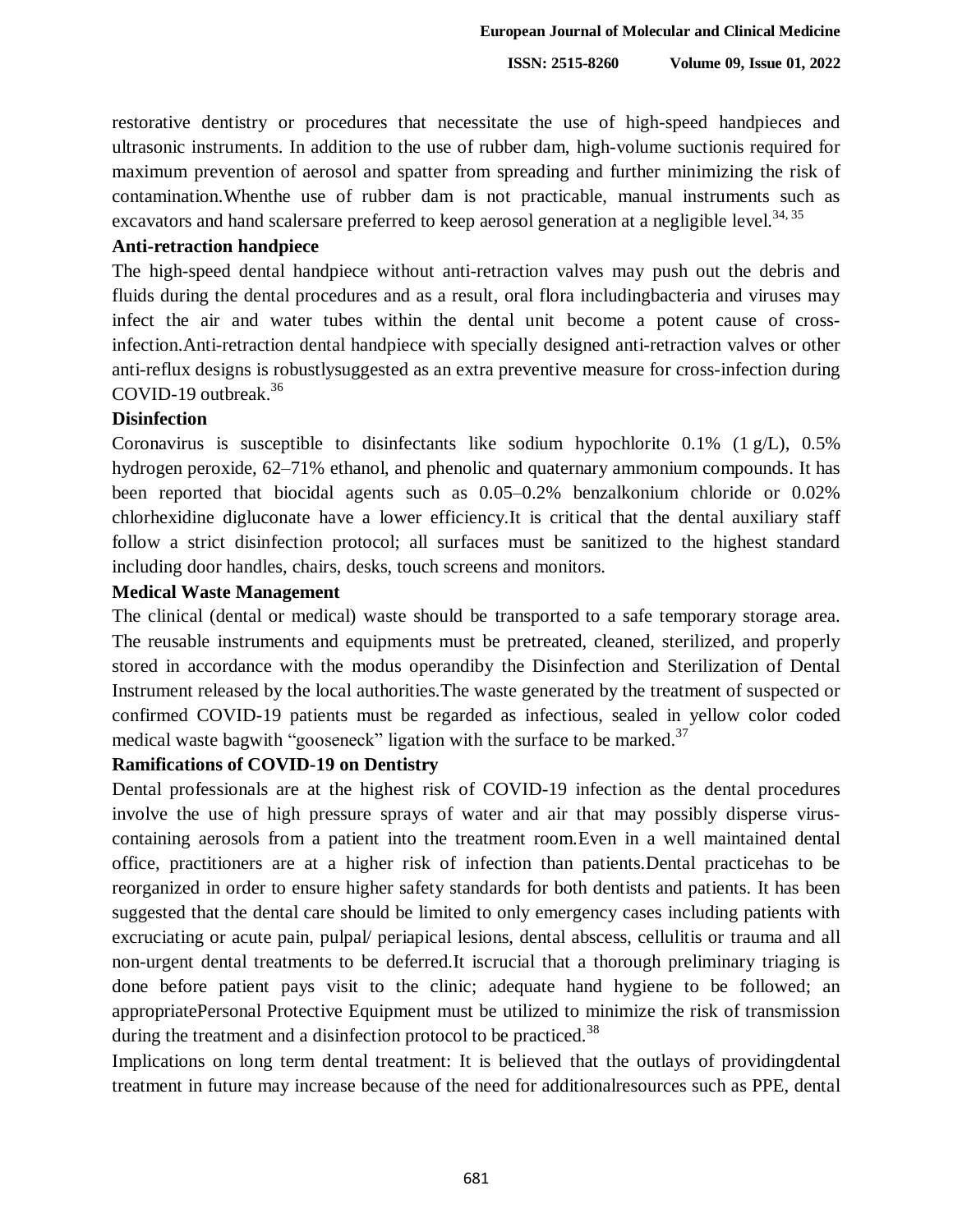practice modifications; reduced number of patients in the waiting area in a given period of time and specialist service charge. It is also assumed that theremay be a surge in the demands for econsultations in the near future.People may have a fear of visiting a dentist for elective dental treatment after the settling down of this space. Due to the COVID pandemic, it is believed that the economic impact on the dental industry will be highly disruptive. It would be associated with ambiguity for the profession, reduced earnings and more unemployment in the future.<sup>39</sup> It is projected that the patients with infected gums/ periodontal disease, may remain untreatedfor a long period leading to periodontal complications; deferral of elective operative/ conservative dentistry procedures may result in extraction of more teeth, thereby, associated with an increased demand for a cost-effective prosthetic rehabilitation in near future and for a fixed tooth-retained and implant-retained prosthesis in the long run.<sup>40</sup>

The COVID-19 pandemic creates distress in the healthcare system. Social distancing is one of the effective approaches to reduce the spread of infection and break the chain.In circumstances like these, there is a need for supervision, incessant adaptation of recommendations and guidelines. Healthcare workers need to be prompt in terms of exchange of knowledge/ ideas, new information on treatment modalities. One of the most advanced concepts of dissemination of knowledge or information is e-learning, which respects the integrity of social distancing. Webinars are the most relevant mode of e-learning and have been proved to be well accepted in health education.<sup>41</sup>Dental professionals must have a copious knowledge of COVID infection spreading modalities; identification of suspects/ confirmed cases and self-protection protocols.

## **References**

- 1. GianricoSpagnuolo, OrcID,Danila De Vito, Sandro Rengo, and Marco Tatullo. COVID-19 Outbreak: An Overview on Dentistry. Int. J. Environ. Res. Public Health 2020; 17(6): 2094.
- 2. Alanagreh L, Alzoughool F, Atoum M. The Human Coronavirus Disease COVID-19: Its Origin, Characteristics, and Insights into Potential Drugs and Its Mechanisms. Pathogens. 2020;9(5):331.
- 3. Guo, Y. R., Cao, Q.-D.; Hong, Z.-S.; Tan, Y.-Y.; Chen, S.-D.; Jin, H.; Tan, K.-S.; Wang, D.-Y.; Yan, Y. The origin, transmission and clinical therapies on coronavirus disease 2019 (COVID-19) outbreak—An update on the status. Mil. Med Res. 2020; 7: 1–10.
- 4. Lu, R.; Zhao, X.; Li, J.; Niu, P.; Yang, B.; Wu, H.; Wang, W.; Song, H.; Huang, B.; Zhu, N.; et al. Genomic characterisation and epidemiology of 2019 novel coronavirus: Implications for virus origins and receptor binding. Lancet 2020, 395, 565–574.
- 5. Yang D, Leibowitz JL. The structure and functions of coronavirus genomic 3′ and 5′ ends. Virus Res. 2015;206:120–133.
- 6. Hamid Reza Fallahi, SeiedOmidKeyhan, Dana Zandian, Seong-Gon Kim and BehzadCheshmi. Being a front-line dentist during the Covid19 pandemic: a literature review. Fallahi et al. Maxillofacial Plastic and Reconstructive Surgery 2020; 42:12.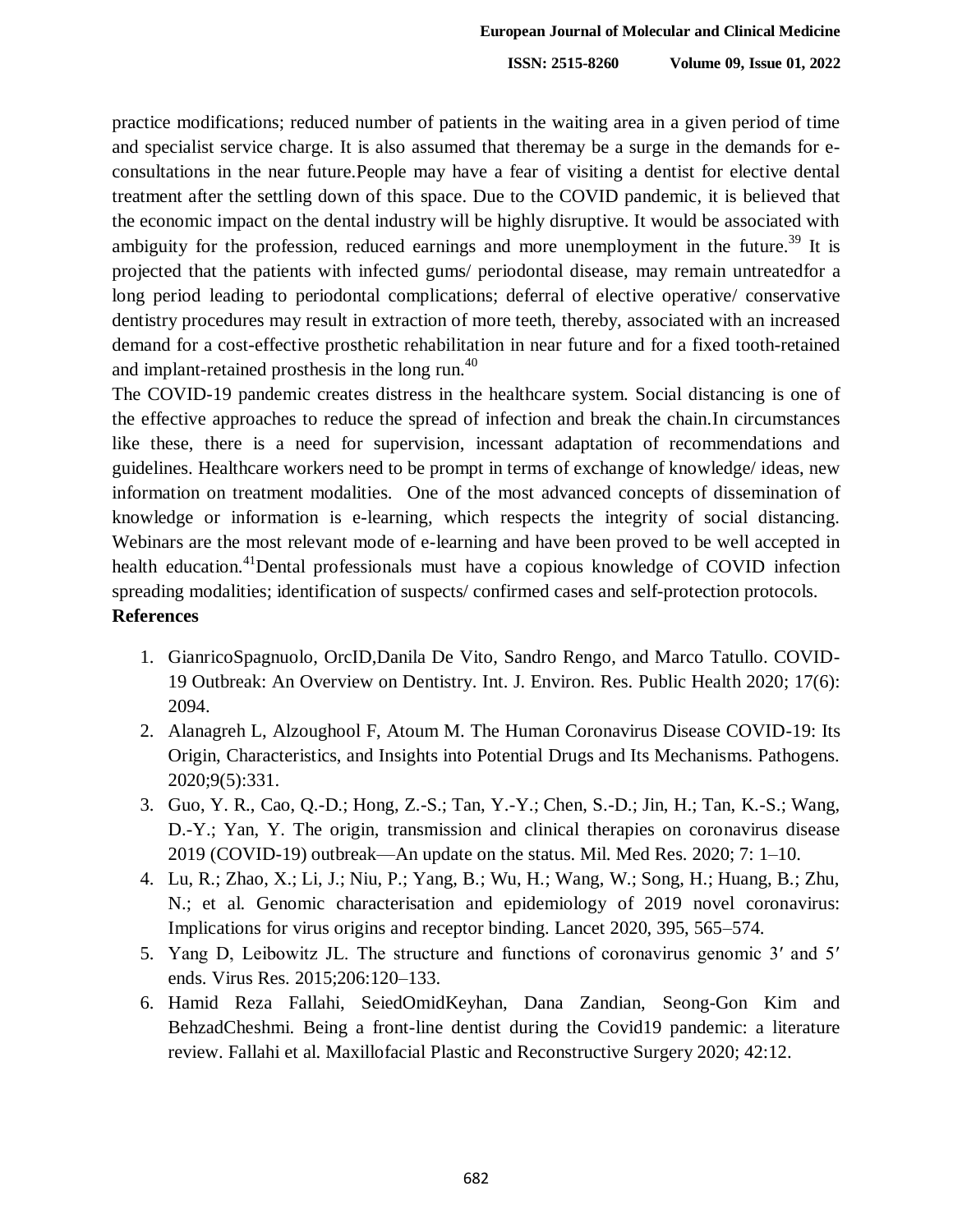- 7. Argenziano MG, Bruce SL, Slater CL, et al. Characterization and clinical course of 1000 patients with coronavirus disease 2019 in New York: retrospective case series. BMJ. 2020; 369.
- 8. Wadia R. Transmission routes of COVID-19 in the dental practice. Br Dent J. 2020; 228(8): 595.
- 9. Jayaweera M, Perera H, Gunawardana B, Manatunge J. Transmission of COVID-19 virus by droplets and aerosols: A critical review on the unresolved dichotomy. Environ Res. 2020; 188.
- 10. Heinzerling A, Stuckey MJ, Scheuer T, et al. Transmission of COVID-19 to Health Care Personnel During Exposures to a Hospitalized Patient—Solano County, California, February 2020. MMWR Morb Mortal Wkly Rep 2020;69:472–476.
- 11. Farah RI. Effect of cooling water temperature on the temperature changes in pulp chamber and at handpiece head during high-speed tooth preparation. Restor Dent Endod. 2019; 44(1):e3.
- 12. Cleveland, J. L. et al. Transmission of blood-borne pathogens in US dental health care settings: 2016 update. J. Am. Dent. Assoc. 2016; 147: 729–738.
- 13. Harrel, S. K. & Molinari, J. Aerosols and splatter in dentistry: a brief review of the literature and infection control implications. J. Am. Dent. Assoc. 2004; 135: 429–437.
- 14. Dowell, S. F., J. M. Simmerman, D. D. Erdman, J. W. Juinn-Shyan, A. Chaovavanich, M. Javadi, J. Y. Yang, L. J. Anderson, S. Tong, and M. S. Ho. Severe acute respiratory syndrome coronavirus on hospital surfaces. Clin. Infect. Dis. 2004; 39:652-657.
- 15. Otter, J. A. et al. Transmission of SARS and MERS coronaviruses and influenza virus in healthcare settings: the possible role of dry surface contamination. J. Hosp. Infect. 2016; 92: 235–250.
- 16. BaghizadehFini M. What dentists need to know about COVID-19. Oral Oncol. 2020;105:104741.
- 17. To K.K., Tsang O.T., Yip C.C., Chan K.H., Wu T.C., Chan J.M. Consistent detection of 2019 novel coronavirus in saliva. Clin Infect Dis. 2020.
- 18. Sabino-Silva R., Jardim A.C., Siqueira W.L. Coronavirus COVID-19 impacts to dentistry and potential salivary diagnosis. Clin Oral Invest. 2020;20:1–3.
- 19. Liu L, Wei Q, Alvarez X, Wang H, Du Y, Zhu H et al. Epithelial cells lining salivary gland ducts are early target cells of severe acute respiratorysyndrome coronavirus infection in the upper respiratory tracts of rhesusmacaques. J Virol2011; 85(8):4025- 4030.
- 20. Sri Santosh T, Parmar R, Anand H, Srikanth K, Saritha M. A Review of Salivary Diagnostics and Its Potential Implication in Detection of Covid-19. Cureus. 2020;12(4):e7708.
- 21. Peng, X, Xu, X, Li, Y, Cheng, L, Zhou, X, Ren, B. Transmission routes of 2019-nCoV and controls in dental practice. Int J Oral Sci. 2020; 12(1): 9.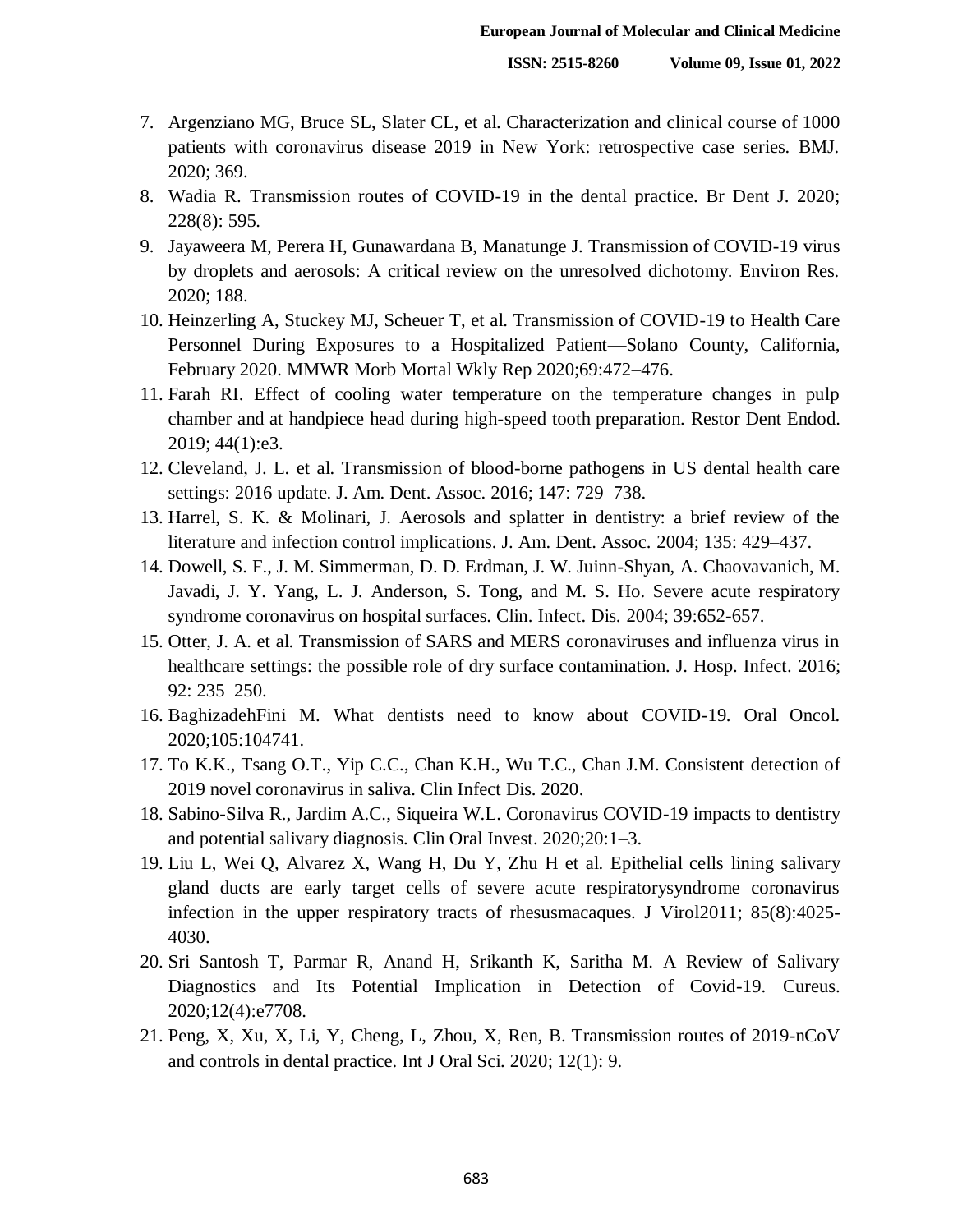- 22. Izzetti, R., Nisi, M., Gabriele, M., &Graziani, F. COVID-19 Transmission in Dental Practice: Brief Review of Preventive Measures in Italy. Journal of Dental Research 2020.
- 23. Amber Ather, Biraj Patel, Nikita B. Ruparel, Anibal Diogenes and Kenneth M. Hargreaves. Coronavirus Disease 19(COVID-19): Implications forClinical Dental Care. JOE 2020; 46(5): 584-595.
- 24. Marui V.C., Souto M.L., Rovai E.S., Romito G.A., Chambrone L., Pannuti C.M. Efficacy of preproceduralmouthrinses in the reduction of microorganisms in aerosol: A systematic review. J Am Dent Associat. 2019; 150(12): 1015–1026.
- 25. Xian Peng XX, Li Y, Cheng L, Zhou X, Ren B. Transmission routes of2019-nCoV and controls in dental practice. Int J Oral Sci Vol 2020.
- 26. V.C. Marui, M.L. Souto, E.S. Rovai, G.A. Romito, L. Chambrone, C.M. Pannuti. Efficacy of preproceduralmouthrinses in the reduction of microorganisms in aerosol: A systematic review. J Am Dent Associat, 2019; 150(12): 1015-1026.
- 27. Lan J, Song Z, Miao X, et al. Skin damage among healthcareworkers managing coronavirus disease-2019. J Am AcadDermatol. 2020;82(5):1215-1216.
- 28. Meng L., Hua F., Bian Z. Coronavirus Disease 2019 (COVID-19): Emerging and Future Challenges for Dental and Oral Medicine. J Dent Res. 2020;12.
- 29. Liu L, et al. Epithelial cells lining salivary gland ducts are early target cells of severe acute respiratory syndrome coronavirus infection in the upper respiratory tracts of rhesus macaques. J. Virol. 2011;85:4025–4030.
- 30. Centers for Diseases Control and Prevention. Interim Infection Prevention and Control Recommendations for Patients with Suspected or Confirmed Coronavirus Disease 2019 (COVID-19) in Healthcare Settings 2020.
- 31. PoyanBarabari and KeyvanMoharamzadeh. Novel Coronavirus (COVID-19) and Dentistry–A Comprehensive Review of Literature. Dent. J. 2020; 8(53): 1-18.
- 32. Kampf G, Scheithauer S, Lemmen S, Saliou P, Suchomel M. COVID-19-associated shortage of alcohol-based hand rubs, face masks, medical gloves and gowns - proposal for a risk-adapted approach to ensure patient and healthcare worker safety J Hosp Infect. 2020; 105(3): 424-427.
- 33. Ton AN, Jethwa T, Waters K, Speicher LL, Francis D. COVID-19 drive through testing: An effective strategy for conserving personal protective equipment. Am J Infect Control. 2020; 48(6): 731-732.
- 34. Samaranayake LP, Peiris M. Severe acute respiratory syndrome and dentistry: a retrospective view. J Am Dent Assoc 2004; 135(9):1292–1302.
- 35. Samaranayake L, Reid J, Evans D. The efficacy of rubber dam isolationin reducing atmospheric bacterial contamination. ASDC J Dentistry Children 1989; 56(6):442–444.
- 36. Hu, T.; Li, G.; Zuo, Y.; Zhou, X. Risk of hepatitis B virus transmission via dental handpieces and evaluationof an antisuction device for prevention of transmission. Infect. Control Hosp. Epidemiol. 2007, 28, 80–82.